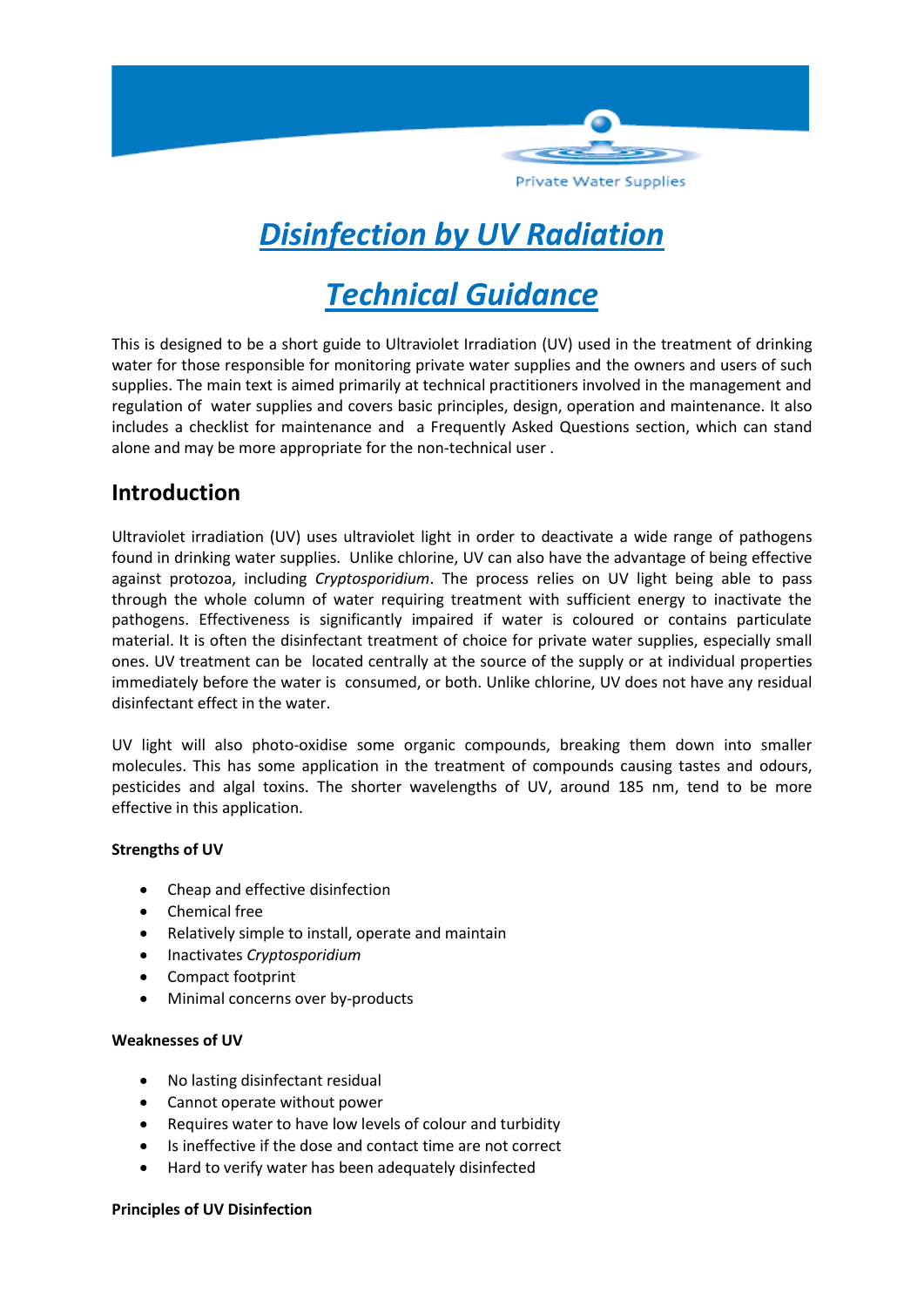UV radiation inactivates microorganisms by penetrating cell walls and disrupting vital cell functions. If sufficient energy reaches the cell it results in the death or impairment of that cell, and consequently the organism itself. The most effective wavelength of UV radiation for damaging cell DNA is 254nm, although in practice wavelengths between approximately 200 – 300 nm are generally considered biocidal. As with chlorine disinfection, some organisms are more susceptible than others. Bacteria are more susceptible than larger protozoan parasites such as *Cryptosporidium* and Giardia, although with a sufficient dose and contact time UV can be considered effective at deactivating these. There is less agreement on vulnerability of viruses, although UV undoubtedly has some effect. Sometimes UV is used in combination with other treatments such as ozone or hydrogen peroxide.

#### **Generation of UV Radiation**

Special lamps are used to generate UV radiation, and these are enclosed in a reaction chamber made of stainless steel or, less commonly, plastics. Low pressure mercury lamps, which generate 85% of their energy at a wavelength of 254 nm, are most commonly used; their wavelength is in the optimum germicidal range of 250 to 265 nm. These lamps are similar in design, construction and operation to fluorescent light tubes except that they are constructed of UV-transparent quartz instead of phosphor-coated glass. The optimum operating temperature of the lamp is around 40 $\degree$ C so the lamp is normally separated from the water by a 'sleeve' to prevent cooling by the water. The intensity of UV radiation emitted decreases with lamp age; typical lamp life is about 10 to 12 months after which the output is about 70% of that of a new lamp, and lamp replacement is required.

The usual UV reactor configuration is a quartz-sleeved low pressure mercury lamp in direct contact with the water; water enters the unit and flows along the annular space between the quartz sleeve and the wall of the chamber. Other configurations include lamps separated from the water, for example lamps surrounded by 'bundles' of PTFE tubes through which the water flows.

#### **Other Applications**

Several new treatment technologies have been developed for inactivation of *Cryptosporidium*. These include pulsed UV or white light systems and combined filtration-irradiation or adsorptionirradiation techniques that increase exposure to UV, for example by trapping the micro-organisms on a filter then subjecting them to UV irradiation. Pulsed UV and pulsed white light devices that generate high intensity, short duration, pulses of radiation are reported to give more effective inactivation of oocysts than conventional UV systems.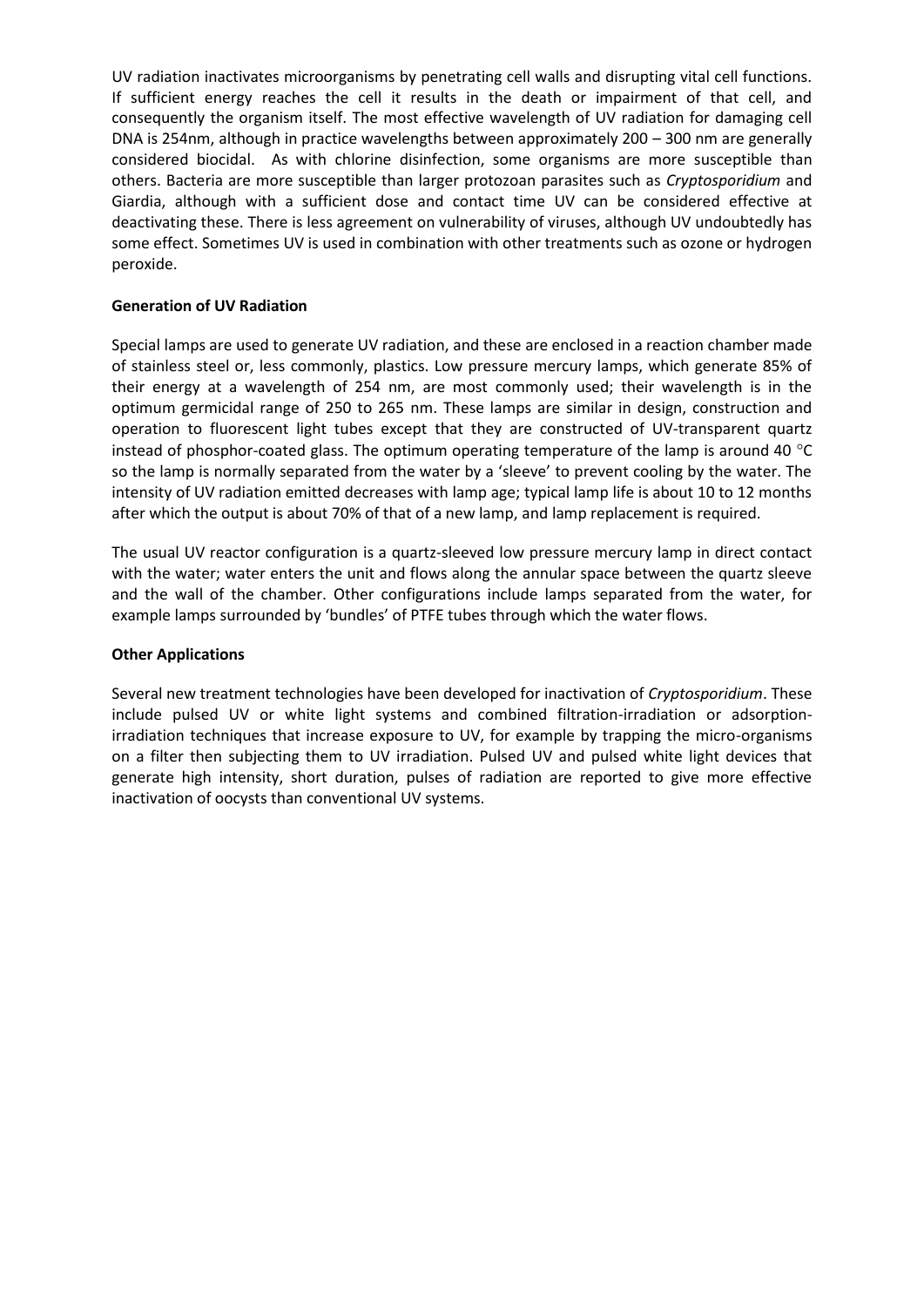# **Application and Design of Systems**

#### **Design and Installation**

Careful consideration needs to be given to the design a UV system, and this should be done in the context of the whole water supply system, from source to tap. The production of a draft Drinking Water Safety Plan, or management plan, for the system may be helpful at this stage to highlight actual or potential risks and to try to minimise them through good design.

One of the key things to remember about UV is that there is no lasting residual disinfectant effect imparted to the water, unlike chlorine disinfection where a residual concentration remains. Consequently, there remains the risk that UV disinfected water may become re-contaminated posttreatment before it is supplied to the user. Ingress of contaminants is a particular risk if the integrity of any tanks and pipework is not satisfactory. Additionally, long retention times in storage tanks or long lengths of pipework in buildings can lead to biological activity and present a risk. This is particularly the case where water is allowed to heat up, perhaps due to pipes running in close proximity to hot water pipes. One option is to install UV treatment at the point of use, as close to the tap as possible. On a larger supply, consideration could be given to installing UV treatment at a central point on the whole supply to minimise microbiological growth in the system, with further small UV units to ensure continued disinfection at the point of use.

#### **Pre-treatment**

Although relatively simple to operate, UV disinfection will only be effective if certain constraints are met. The ideal water for use with UV has minimal dissolved substances, is free from turbidity an suspended solids and low in organic compounds and colour. Few raw water supplies, certainly in the North of the UK, meet these criteria without pre-treatment and such treatment should be considered a pre-requisite otherwise UV disinfection will not be consistently effective.

The exact pre-treatment required will depend on the quality of incoming water and the specific requirements of the UV system in use. Cartridge filters are the most common and, probably, the simplest treatment solution for preparing water for UV disinfection. It is common for a sequence of filters, decreasing in pore size, to be used in series so that the first filter removes coarse material and each successive filter removes increasingly fine particles. The use of too fine a filter can result in filters blocking or needing to be changed at an impractically high frequency. Filter pore sizes of 20 micron, 10 micron and 5 micron are common, but specialist advice should be sought. When choosing filters it should be remembered that incoming water can vary significantly, especially after heavy rainfall.

Where organic and coloured compounds are a problem, ordinary cartridge filters are unlikely to help and filters containing activated carbon or another adsorbant substance may be required. Where colour is particularly high, even these may struggle to be effective and more complex treatment may be needed, on specialist advice.

#### **Selection of UV System**

The choice of UV system will depend on the circumstances of each individual supply, and professional advice should be sought. Any product intended for use should have been proven to be effective via an accredited validation method. This is often undertaken by the manufacturer.

Common validation schemes are:

#### *Austrian : ÖNORM M 5873*

Part one of this standard covers low pressure mercury lamp units. Part two covers medium pressure.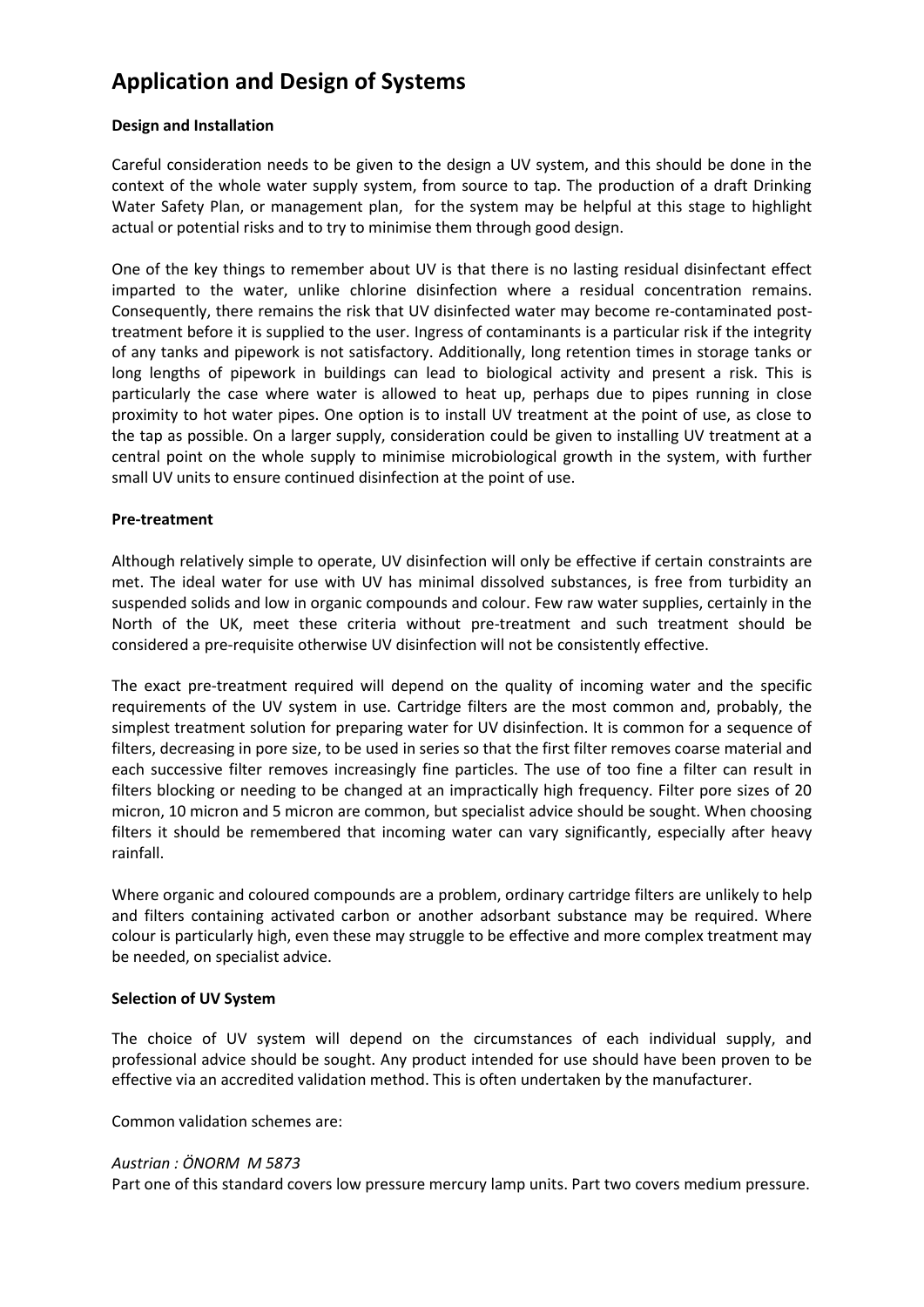#### *German: DVGW Standard W294*

Products are tested at the DVGW's testing facility in Germany and issued with a certificate if they meet the standard.

#### *American: NSF. 2004. NSF/ANSI 55 Ultraviolet Water Treatment Systems*

This standard has two classes: Class A covers equipment capable of providing full disinfection of micro-organisms including Cryptosporidium. This standard is most appropriate to most PWS applications. The Class B standard is designed for supplementary disinfection, where the water has already been thoroughly treated.

Further information and a maintained list of accredited equipment may be found here:

[http://www.nsf.org/services/by-industry/water-wastewater/residential-water](http://www.nsf.org/services/by-industry/water-wastewater/residential-water-treatment/residential-drinking-water-treatment-standards)[treatment/residential-drinking-water-treatment-standards](http://www.nsf.org/services/by-industry/water-wastewater/residential-water-treatment/residential-drinking-water-treatment-standards)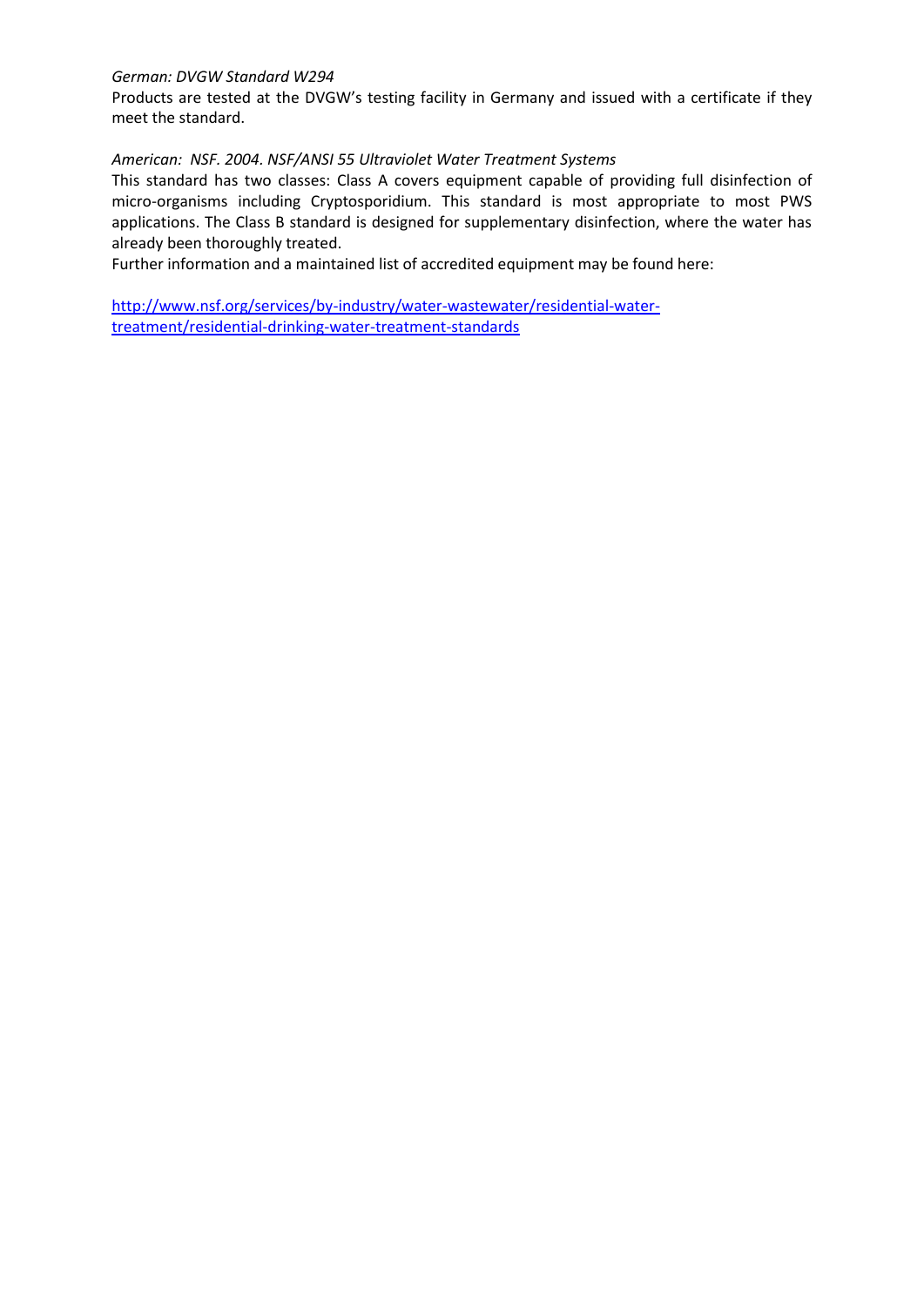#### **Incoming Water Quality**

As with any treatment process, a comprehensive knowledge of the raw water quality is important when considering the choice and design of a UV system. Multiple quality samples, for a range of parameters and taken over a suitable time period to capture varying water quality should always be taken prior to designing a new system. Two issues need to be considered with respect to the quality of water entering the UV reactor:

#### **UV Transmittance (UVT)**

Firstly, the quality of water can inhibit the ability of the UV radiation to pass through it. The ability of the water to allow the propagation of UV is known as the UV Transmittance (UVT) and is measured as the percentage of UV at a wavelength of 254nm that is passed across a 1cm distance. Metals such as iron and manganese, anions such as sulphite and nitrate and natural organic material such as humic and fulvic acids can greatly reduce the UVT of the water and must be controlled by pretreatment. Many upland waters are highly coloured and therefore contain large quantities of organic compounds that will absorb UV. Suspended solids and turbidity in the water will physically prevent the transmission of UV and could shield microbes from the radiation, leaving the water undisinfected.

It is hard to specify concentrations and values for incoming water that would make it acceptable for UV disinfection, as interactions between substances can occur. It is therefore important to measure the UVT of the water directly when designing a UV disinfection process, always remembering that water quality can change considerably with time, especially where the source is a flashy surface water. As a general guide, if the water is compliant with the regulatory standards for iron and manganese (200µg/l and 50 µg/l respectively) it is likely to be acceptable for UV treatment. Turbidity is required to be below 1NTU. It is harder to provide definitive guideline values for colour and organic compounds. If there is any visible colour at all it is unlikely to be suitable for UV treatment, meaning that the colour needs to be a long way below the regulatory standard of 20 mg/l Pt/Co . Additionally, the absence of colour does not guarantee an acceptable UVT as some compounds that do not impart a colour to the water still absorb UV at 254nm.

#### **Fouling**

The other issue concerning the quality of water entering the UV contactor is fouling. Fouling occurs when substances accumulate on surfaces within the contactor, such as the lamp sleeves and the UV monitoring window. These accumulations can significantly reduce the amount of UV radiation reaching the water and the effectiveness of measurement. It is vital that cleaning forms part of a regular maintenance schedule. The frequency of cleaning will depend on the quality of water entering the contactor, and consequently, the effectiveness of any pre-treatment. Where frequent cleaning is required, automatic cleaning systems are available which physically or chemically remove any fouling deposits.

Hardness and alkalinity are key indicators of water that will cause fouling due to the precipitation of limescale. It may be necessary to install softening upstream of the UV contactor, with consideration given to the selection of the appropriate process as not all methods of softening are suitable for use in potable water. Most waters in Scotland are soft, and this type of fouling should not be an issue.

Iron and manganese are common metals that cause fouling of UV systems. This can be a particular problem with underground sources where the metals are originally in reduced, soluble, form, oxidising to the insoluble form when they reach the surface and precipitating on any surfaces.

#### **Power**

The adequacy of the power supply to any system is fundamental to any UV system. If the power fails, the water will be undisinfected and it may be worth considering some form of emergency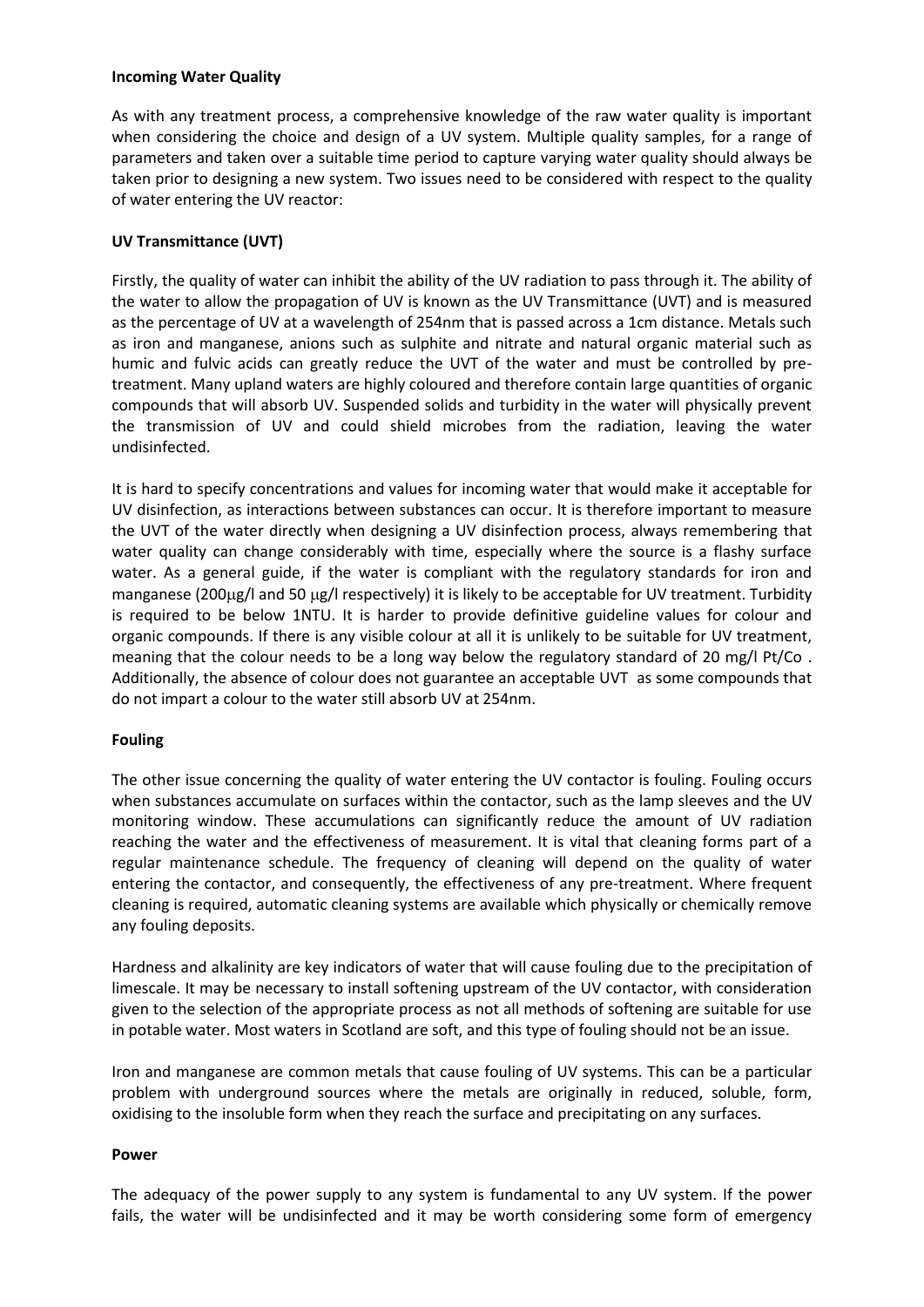disinfectant or alternative supply for this eventuality. Fluctuations in voltage, even if power does not fail completely, can affect the intensity of the UV and shorten the life of both the bulb and the ballast (the module which regulates the electric current supplying the lamp). It should also be remembered that UV lamps can take time to warm up after being switched on, and water may not be effectively disinfected during this time, which could be up to ten minutes depending on the particular system.

In order to ensure a consistent power supply to the lamp, certain precautions such as the installation of an uninterrupted power supply (UPS) can be included. If power supply issues are present it is even more imperative to take the advice of a competent installer who is familiar with the specifications of the particular system being considered.

#### **Installation location**

Many factors need to be considered in deciding upon the optimal location for the installation of the UV unit. Again, a competent installer should be able to advise. The following are factors to consider – the list is by no means exhaustive:

- Desired location in the water supply system, including any pre-treatment;
- Availability of a suitable connection into the supply system (without creating excessive runs of pipe);
- Availability of a reliable power supply;
- Ease of access for maintenance, and storage for spare bulbs etc.;
- Adequate ventilation both ballasts and the lamp units themselves generate heat;
- Protection from extremes of temperature, especially frost;

#### **Water Flow Management**

The passage of water through the UV contactor is of the utmost importance as the UV energy needs sufficient time in contact with every element of the water flow to achieve full disinfection. If water passes too quickly through the contactor it may not be properly disinfected. UV contactors are designed to treat a maximum flow of water and this should be listed in the product specification. When designing a UV system, careful thought needs to be given to the maximum demand required from that supply, and the equipment should be sized accordingly. Some means of restricting the flow through the unit should be installed to ensure that at times of peak flow water spends sufficient time in the unit. On larger systems some means of measuring flow would be a worthwhile consideration.

UV reactors will be designed so that they remain full of water, with no airspace, under all flow conditions. This is important to prevent the unit from overheating. The system should also be protected from the effects of water hammer which may cause breakage of the lamp. Where water has been stationary or flowing very slowly across the lamps for some time it may become warmed by the lamps. This warm water can be run to waste until the temperature decreases.

#### **Ensuring Disinfection**

Disinfection will only be effective provided that a sufficient dose of UV is applied. The 'dose' of UV radiation is expressed as an energy flux, in units of mW.s/cm<sup>2</sup> (milliwatt seconds per square centimetre), which is the product of the intensity given out by the lamp and the residence time of water in the reactor. The minimum dose required for disinfection depends on several factors, including the susceptibility of micro-organisms. For log 2 (i.e. 99% ) inactivation of *Cryptosporidium* and Giardia, the USEPA consider that a dose of approximately 6 mW.s/cm<sup>2</sup> is required. Bacteriological pathogens such as *E.coli* should be inactivated at doses well below this. Inactivation of viruses to the same standard requires 100 mW.s/cm<sup>2</sup>, however. These inactivation doses are still the subject of some scientific study, and values quoted have changed significantly over recent years. For this reason a biodosimetric approach to validation of UV systems is recommended. This uses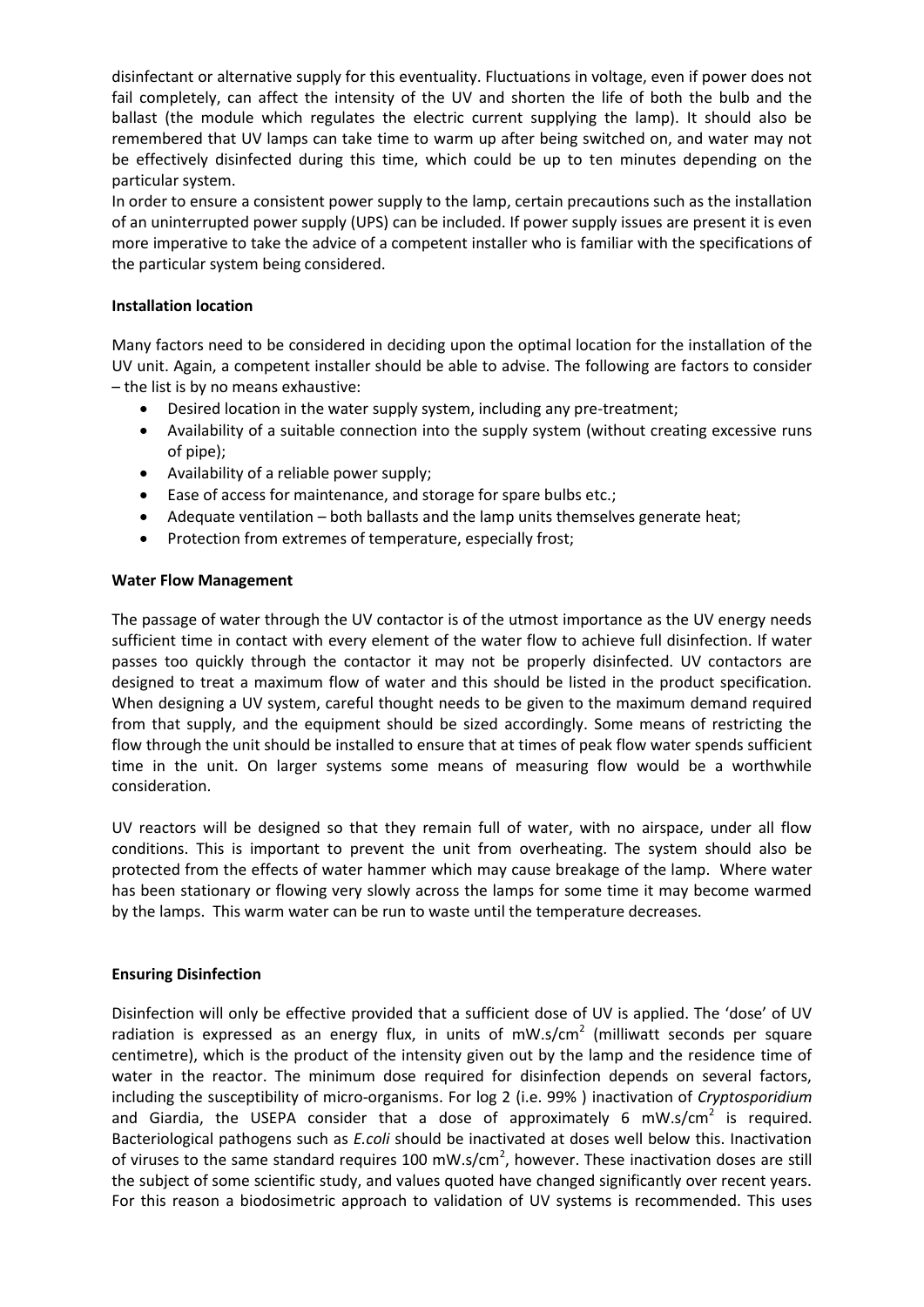laboratory trials to demonstrate that a particular UV system is capable of inactivating a surrogate micro-organism with similar characteristics to the main target pathogenic organisms.

A well designed and operated system will incorporate checks and monitoring to validate the process and the effectiveness of disinfection. These should be considered essential to any UV installation and not optional extras. As an additional safeguard, these could be linked to pump operation so that it is not possible to supply undisinfected water should process specifications be exceeded.

Monitors of UVT transmittance and lamp operation should be considered as essentials. These should be linked to an alarm so that it is obvious to the user when a lamp has failed or water quality has deteriorated to the point that UV disinfection can no longer be considered effective. Where no restriction on flow is present, water flow monitoring should also be installed, with an alarm where flow exceeds that for which the contactor is designed. Lamp life is another parameter worth monitoring, as UV intensity declines with bulb life and may require replacement after a certain number of hours of operation, even if the bulb still appears to be emitting light. Advice on this matter should be sought from the equipment manufacturers.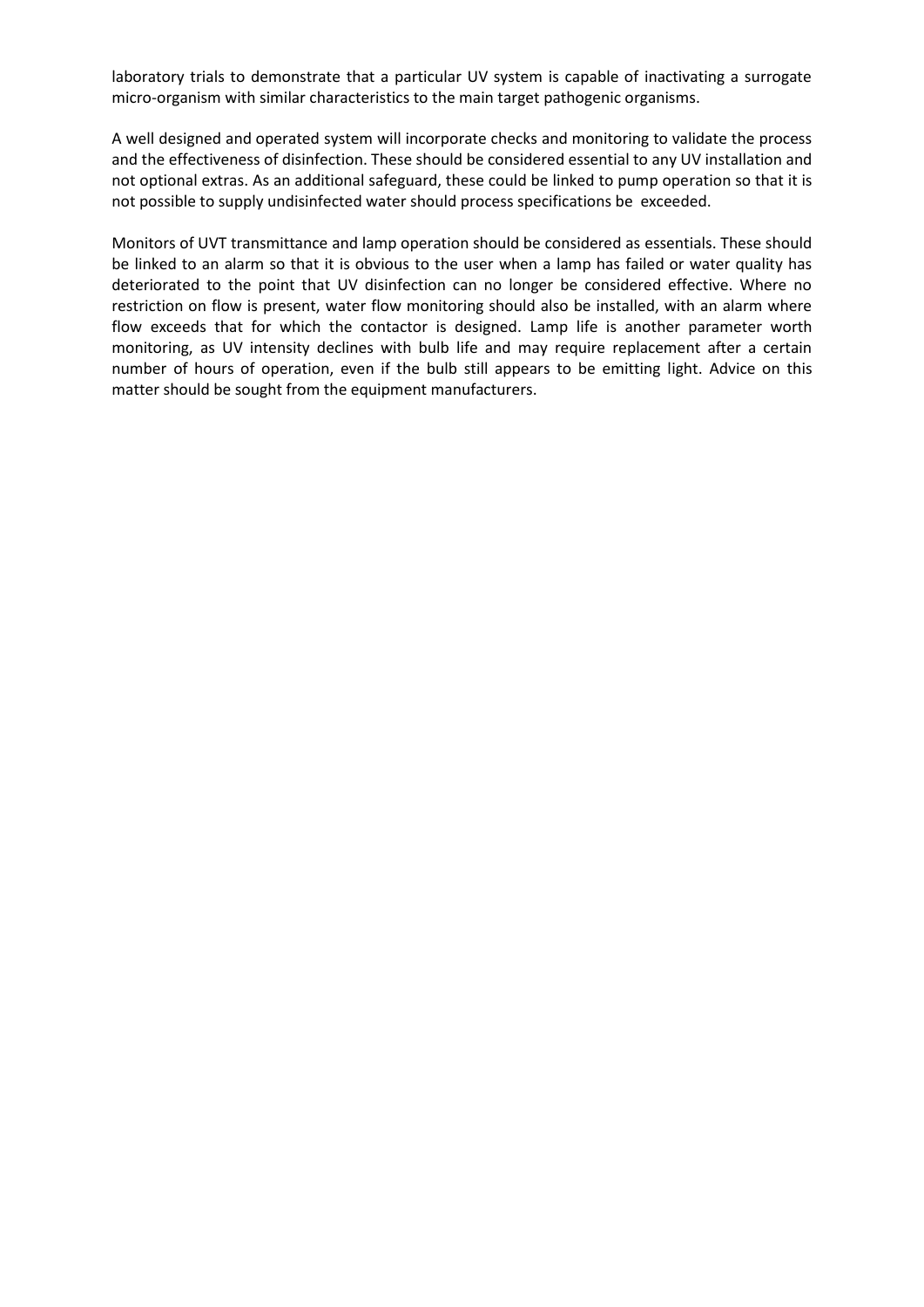# **Operation and Maintenance**

Provided the system has been sized and designed correctly, it should be simple to operate. UV systems do, however, require occasional maintenance and it is vital that users of systems are aware of this and understand what is required. As systems vary, the first source of reference should be the manufacturers' guidelines for the equipment concerned. Below are the main tasks that will be required. If the user does not feel competent to undertake these, specialist advice should be sought. Frequencies are indicative, and manufacturer's instructions should be followed.

UV light can be harmful. When undertaking any maintenance activity, care should be taken to avoid exposure to UV by following manufacturers' guidelines.

#### **Cleaning - Approximately Monthly**

Cleaning to remove fouling is one of the most important maintenance tasks required for UV systems. The frequency and method used will depend upon the quality of water being treated and the design of the UV treatment process. Typical cleaning tasks involve the removal and cleaning of quartz sleeves surrounding the lamps as well as any sensor windows. The inside wall of the reactor itself should also be checked for fouling and cleaned if necessary.

When cleaning, care should be taken not to break or scratch sleeves. Cleaning equipment and chemicals (if used) should be in accordance with manufacturers' specification. Ideally, the inside of the quartz sleeve should not be allowed to get wet, but if it does it this should be thoroughly dried before returning to use.

It may take some trial and error to arrive upon the correct frequency for cleaning – a sensible starting point is monthly where no automatic cleaning is installed. If no fouling is observed, cleaning intervals could be lengthened, always taking a precautionary approach. Where automatic cleaning is present, six monthly checks on performance and fouling could be implemented. It may be useful to record when cleaning is needed in a diary.

The opportunity should also be taken to check for any leaks or damage. O-rings and seals should be replaced as necessary.

Measurement of ultraviolet transmittance (UVT), the amount of UV that can penetrate through water, is useful as a drop off in UVT can indicate fouling, as well as a reduction in the lamp performance itself. If fouling causes an impractically frequent maintenance requirement, additional pre-treatment and automatic cleaning systems can be considered. Where cleaning of sleeves does not restore UVT to its original value, the quartz sleeve may be damaged and should be replaced. It is advisable to keep spares readily available.

#### **UVT sensor check - Monthly**

The sensor monitoring UVT is vital for ensuring UV systems are operating correctly. The sensor should be checked and/or calibrated according to manufacturer's instructions. Where a reference sensor is fitted, the performance of the duty sensor can be checked against this.

#### **Lamp Replacement - Approximately Annually**

Most low pressure UV lamps have a lifespan of approx. 9000 hours, which equates to roughly a year. Lamp usage hours should be monitored and the lamp replaced in accordance with manufacturers' guidance when the recommended hours have elapsed rather than waiting for the lamp to fail completely.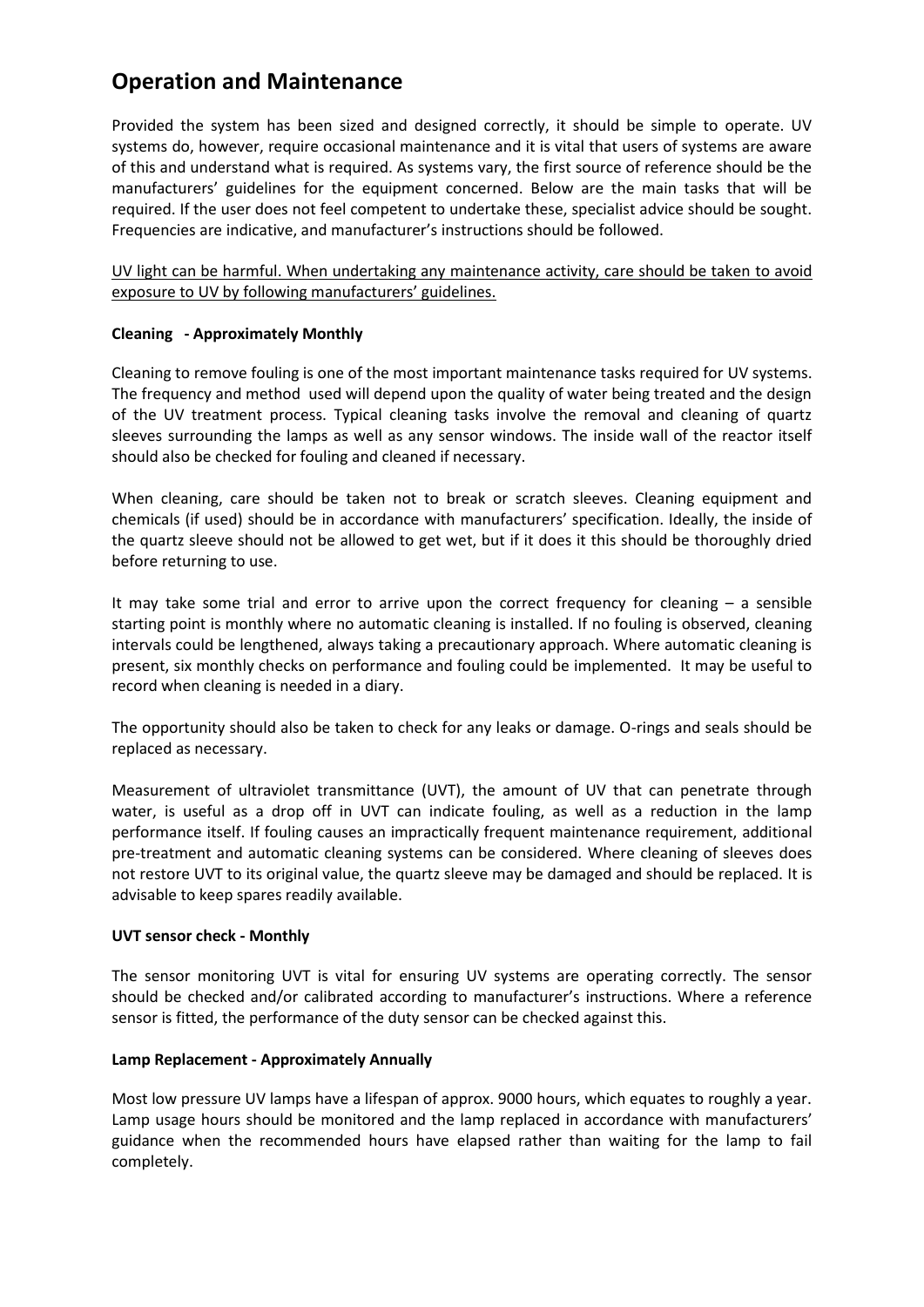#### **Other Maintenance Aspects**

Other aspects which may require checking include the ballast (especially for overheating), circuit breakers and any pre-treatment upstream of the UV system. Additionally, it may be necessary to regularly disinfect any pipes and tanks in the water supply system using a chemical approved for drinking water use (it is important to take precautions to prevent accidental consumption by users on the system during cleaning). Chlorine-based disinfectants are commonly used for this, but other non-chlorine products are also approved for use. A list of approved products can be found at <http://dwi.defra.gov.uk/drinking-water-products/approved-products/> .

A check list may prove useful to ensure that maintenance is done regularly and to record measurements taken from the process to monitor performance over time. Resource 1 contains a simple checklist template that may be used or adapted to suit individual requirements.

#### **Further Reading**

This is intended as a short guide to UV for those responsible for monitoring private water supplies and owners and users of such supplies. Further information is available from these sources, some of which were used as a reference for the production of this guide.

*United States Environmental Protection Agency (USEPA)*

*Ultraviolet Disinfection Guidance Manual for the Final Long Term Surface Water Treatment Rule* EPA 815-R-06-007

November 2006

Comprehensive guidance document on all aspects of UV disinfection. Although primarily aimed at public water supplies it is also a useful document for those using UV on private water supply systems.

<http://www.epa.gov/safewater/disinfection/lt2/compliance.html>

#### *Drinking Water Inspectorate, England and Wales*

*Guidance on the use of Ultraviolet (UV) irradiation for the Disinfection of Public Water Supplies* February 2010

Guidance for those using UV disinfection on public water supplies in England and Wales, aimed at securing compliance with the Water Supply (Water Quality) Regulations 2000. <http://dwi.defra.gov.uk/stakeholders/guidance-and-codes-of-practice/uvirradiation.pdf>

#### *New Zealand Ministry of Health*

*UV Disinfection and Cartridge Filtration – Resources for Drinking Water Assistance Programme* December 2010

Simple, practically based guidance for those operating UV disinfection, including small water supplies.

[http://www.health.govt.nz/system/files/documents/publications/uv-disinfection-and-cartridge](http://www.health.govt.nz/system/files/documents/publications/uv-disinfection-and-cartridge-filtration.doc)[filtration.doc](http://www.health.govt.nz/system/files/documents/publications/uv-disinfection-and-cartridge-filtration.doc)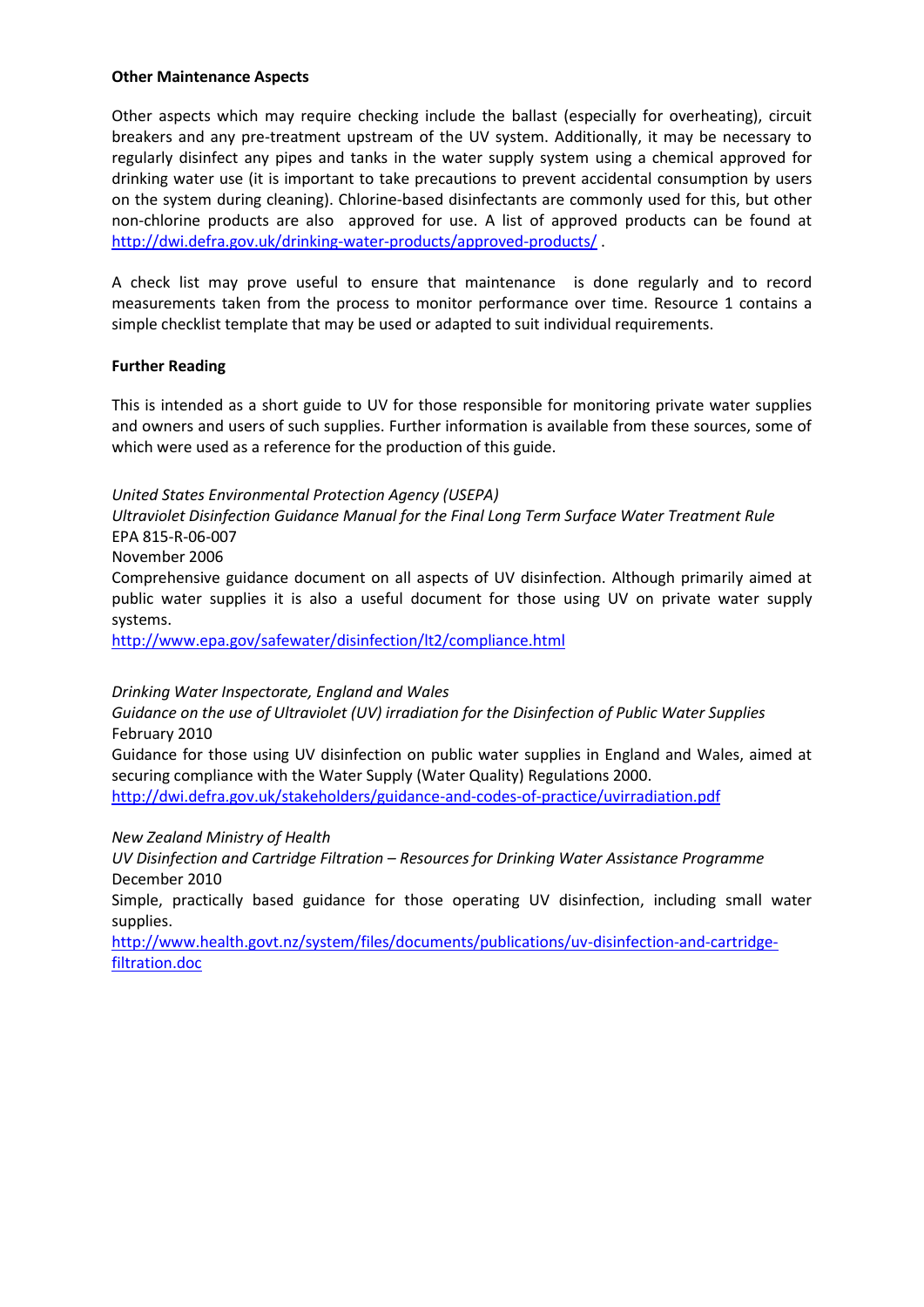# **Supplementary Resources**

#### **1 – UV maintenance checklist template**

A basic template checklist to enable the regular recording of basic maintenance of UV disinfection equipment, suitable for use by an owner or user. The template may be used as it is or modified to suit circumstances.

#### **2 – UV disinfection – what you need to know**

A simple FAQ style leaflet that may be given to owners and users without extensive technical knowledge who have recently installed, or are considering installation of UV disinfection on their private water supply.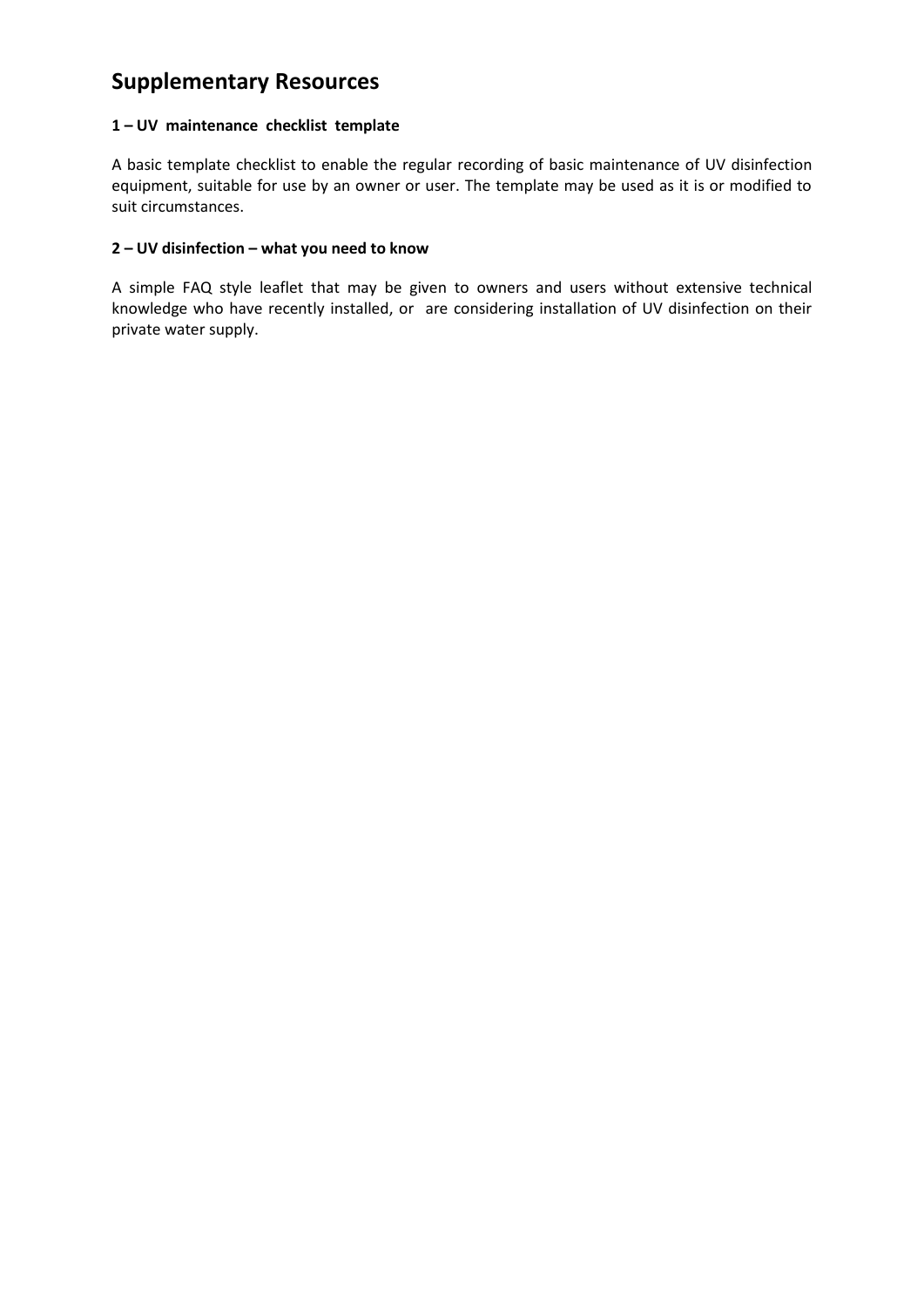#### PWS Technical Manual – UV – Resource 1

| <b>UV Water Disinfection Unit</b><br>Location:                      |         |         |         |         |         |         |         |         |         |          |          |          |
|---------------------------------------------------------------------|---------|---------|---------|---------|---------|---------|---------|---------|---------|----------|----------|----------|
|                                                                     | Month 1 | Month 2 | Month 3 | Month 4 | Month 5 | Month 6 | Month 7 | Month 8 | Month 9 | Month 10 | Month 11 | Month 12 |
| Date:                                                               |         |         |         |         |         |         |         |         |         |          |          |          |
|                                                                     |         |         |         |         |         |         |         |         |         |          |          |          |
| Cleaning                                                            |         |         |         |         |         |         |         |         |         |          |          |          |
| Extent of fouling before cleaning<br>(Score 1- clean to 5 - filthy) |         |         |         |         |         |         |         |         |         |          |          |          |
| <b>Quartz sleeves cleaned (TICK)</b>                                |         |         |         |         |         |         |         |         |         |          |          |          |
| <b>Sensors cleaned (TICK)</b>                                       |         |         |         |         |         |         |         |         |         |          |          |          |
| Interior of chamber cleaned (TICK)                                  |         |         |         |         |         |         |         |         |         |          |          |          |
|                                                                     |         |         |         |         |         |         |         |         |         |          |          |          |
| <b>UVT Sensor</b>                                                   |         |         |         |         |         |         |         |         |         |          |          |          |
| UVT sensor reading (before cleaning)                                |         |         |         |         |         |         |         |         |         |          |          |          |
| <b>Sensors cleaned (TICK)</b>                                       |         |         |         |         |         |         |         |         |         |          |          |          |
| UVT sensor reading (after cleaning)                                 |         |         |         |         |         |         |         |         |         |          |          |          |
| Reference sensor reading (if applic.)                               |         |         |         |         |         |         |         |         |         |          |          |          |
|                                                                     |         |         |         |         |         |         |         |         |         |          |          |          |
| Lamps                                                               |         |         |         |         |         |         |         |         |         |          |          |          |
| Lamp hours run                                                      |         |         |         |         |         |         |         |         |         |          |          |          |
| Lamp replaced? (TICK)<br>Check Mfrs recommendations                 |         |         |         |         |         |         |         |         |         |          |          |          |
|                                                                     |         |         |         |         |         |         |         |         |         |          |          |          |
| General                                                             |         |         |         |         |         |         |         |         |         |          |          |          |
| O-rings replaced? (TICK)                                            |         |         |         |         |         |         |         |         |         |          |          |          |
|                                                                     |         |         |         |         |         |         |         |         |         |          |          |          |
|                                                                     |         |         |         |         |         |         |         |         |         |          |          |          |
|                                                                     |         |         |         |         |         |         |         |         |         |          |          |          |
|                                                                     |         |         |         |         |         |         |         |         |         |          |          |          |
|                                                                     |         |         |         |         |         |         |         |         |         |          |          |          |
| <b>Other Maintenance / Comments</b>                                 |         |         |         |         |         |         |         |         |         |          |          |          |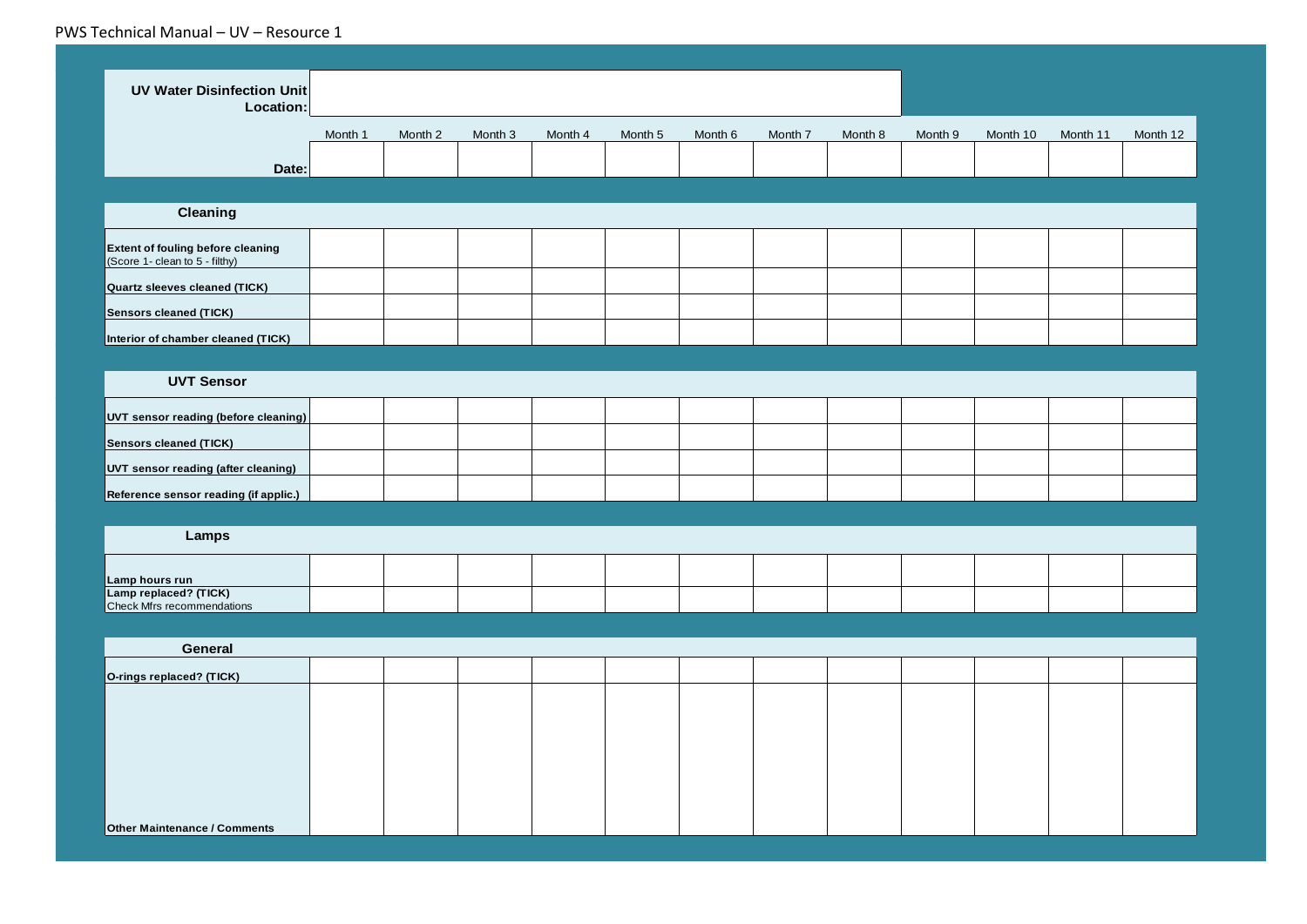

Private Water Supplies

# **UV Disinfection – What You Need to Know - FAQ**



# **What is UV?**

UV is invisible light radiation with a wavelength between 200-300 nanometres. It can be used to kill or damage organisms that cause disease in drinking water, including some that cannot be killed by chlorine such as *Cryptosporidium*. UV is therefore used to disinfect water supplies.

# **What does a UV disinfection unit look like?**

A typical UV disinfection unit consists of a reaction chamber containing a number of UV lamps. The water flows through this and is disinfected. A typical unit for a small water supply is a metal cylinder about 1m long which can be mounted on wall.

# **Can I install a UV disinfection system on my water supply?**

UV requires a reliable power supply – if the power fails, the system will not work and your drinking water will not be disinfected. It is also vital that the UV radiation is able to pass through the water. In much the same way as visible light, UV cannot pass through cloudy or coloured water. Other substances in the water such as iron and manganese can also reduce the ability of the UV system to work. Where the quality of water to be disinfected is not good enough, pre-treatment can be installed. The extent and cost of this will depend on the water quality, but typically consists of a series of cartridge filters. As with any water treatment system, it is recommended that you obtain advice from a suitably qualified professional (see below for details).

# **So all I need to do is zap my water with UV and it will be safe to drink?**

Not quite – UV is an effective disinfectant, but it leaves no lasting residual disinfectant in the water. It is easy for a supply to become re-contaminated between the UV unit and the tap. For this reason it is important to make sure that all pipes and tanks are in good condition and nothing can get into or grow within the system. It may be necessary to periodically flush pipes and tanks with a chemical disinfectant. Small point of use UV disinfection units can also be installed, typically under sinks, to make sure the water remains safe at the point of consumption.